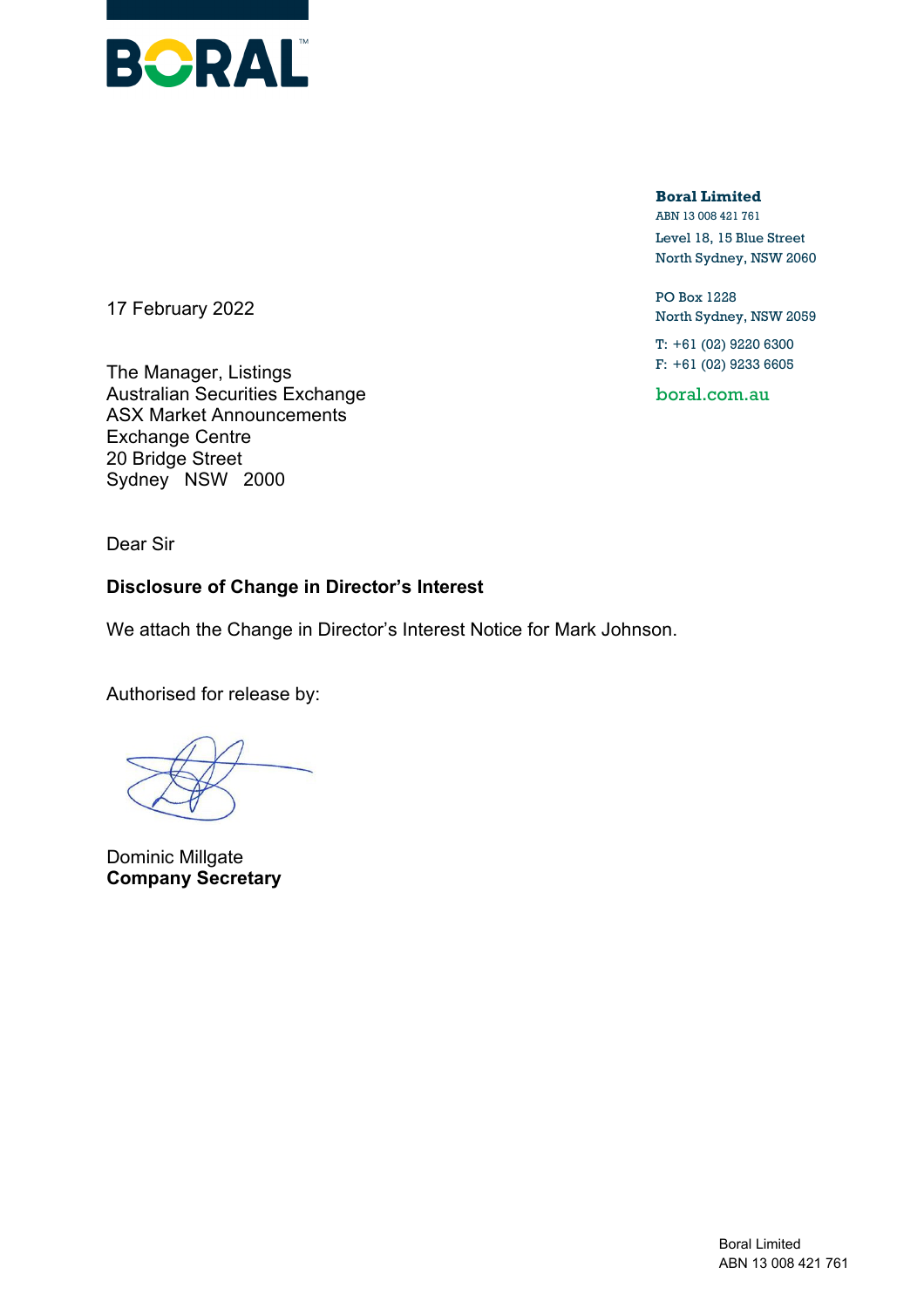# **Appendix 3Y**

*Rule 3.19A.2*

# **Change of Director's Interest Notice**

*Information or documents not available now must be given to ASX as soon as available. Information and documents given to ASX become ASX's property and may be made public.*

Introduced 30/09/01 Amended 01/01/11

| Name of entity | <b>BORAL LIMITED</b> |
|----------------|----------------------|
| <b>ABN</b>     | 13 008 421 761       |

We (the entity) give ASX the following information under listing rule 3.19A.2 and as agent for the director for the purposes of section 205G of the Corporations Act.

| <b>Name of Director</b> | Mark Johnson     |
|-------------------------|------------------|
| Date of last notice     | 22 December 2021 |

#### **Part 1 - Change of director's relevant interests in securities**

*In the case of a trust, this includes interests in the trust made available by the responsible entity of the trust*

Note: In the case of a company, interests which come within paragraph (i) of the definition of "notifiable interest of a director" should be disclosed in this part.

| Direct or indirect interest                                                                                                                                             | Direct $(1,000 \text{ shares})$ Indirect $(19,000 \text{ shares})$                                                                                                                    |
|-------------------------------------------------------------------------------------------------------------------------------------------------------------------------|---------------------------------------------------------------------------------------------------------------------------------------------------------------------------------------|
| Nature of indirect interest<br>(including registered holder)<br>Note: Provide details of the circumstances giving rise to the relevant<br>interest                      | Relevant interests in 19,000 shares held by<br>Netwealth Investments Limited for the<br>director's self-managed superannuation fund<br>M G Johnson and K Apostolopolous Super<br>Fund |
| Date of change                                                                                                                                                          | 16 February 2022                                                                                                                                                                      |
| No. of securities held prior to change                                                                                                                                  | 10,000                                                                                                                                                                                |
| Class                                                                                                                                                                   | <b>Ordinary Shares</b>                                                                                                                                                                |
| Number acquired                                                                                                                                                         | 10,000 (Indirect)                                                                                                                                                                     |
| Number disposed                                                                                                                                                         |                                                                                                                                                                                       |
| <b>Value/Consideration</b><br>Note: If consideration is non-cash, provide details and estimated valuation                                                               | Approximately \$3.695 per share                                                                                                                                                       |
| No. of securities held after change                                                                                                                                     | 20,000                                                                                                                                                                                |
| Nature of change<br>Example: on-market trade, off-market trade, exercise of options, issue of<br>securities under dividend reinvestment plan, participation in buy-back | On-market acquisition of shares                                                                                                                                                       |

<sup>+</sup> See chapter 19 for defined terms.